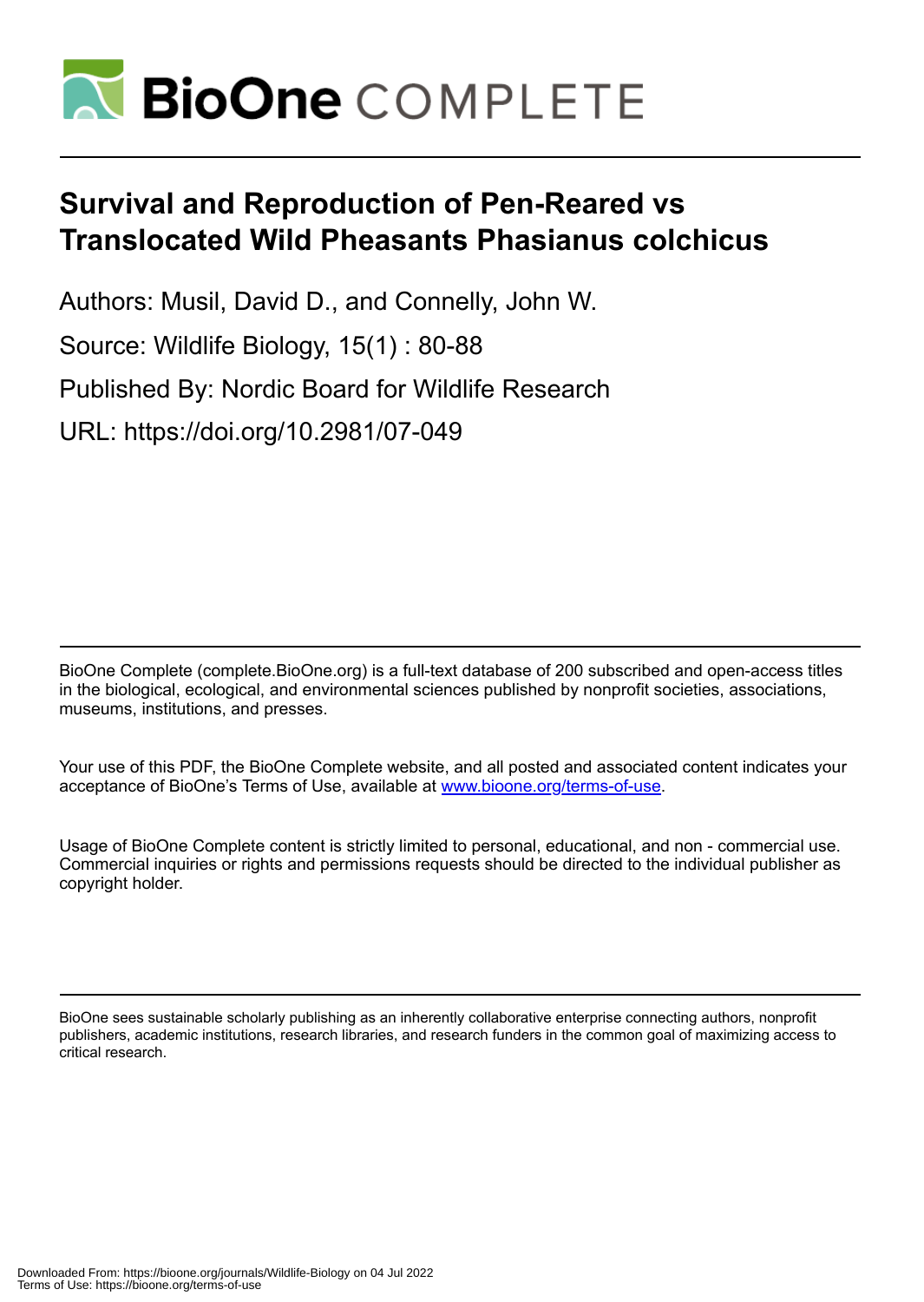# Survival and reproduction of pen-reared vs translocated wild pheasants Phasianus colchicus

#### David D. Musil & John W. Connelly

We compared vital rates of two different ring-necked pheasant *Phasianus colchicus* stocks (pen-reared and wild) and assessed effects of predator control on these pheasants released into current range. Wild (31 males and 112 females) and pen-reared (230 males and 1,059 females) ring-necked pheasants were released in spring into two areas in southern Idaho during 2000-2001 to augment low resident populations. Wild female survival (value +  $95\%$  CI) from 1 March-1 October was significantly greater than that of pen-reared females in both 2000 (0.40 $\pm$ 0.14, N=62 vs  $0.04 \pm 0.07$ , N=49) and 2001 (0.43 $\pm$ 0.16, N=40 vs 0.08 $\pm$ 0.10, N=40). Of 134 documented deaths of radio-marked female pheasants, 54% were due to unknown predation, 26% to mammalian predators, 12% to avian predators, 4% to natural causes, and 4% were human caused. Wild females had a  $0.23 \pm 0.09$  (N=88) nesting rate and penreared females  $0.28 \pm 0.18$  (N=25). During 2001, predators were removed within our study areas. Survival of wild male pheasants increased after predator removal  $(0.20+0.35, N=6 \text{ vs } 0.70+0.28, N=10)$ , but survival did not increase for either stock of female pheasants after predator removal. Predator control did not increase the number of hens surviving to reach the nesting season (1 May), nesting rate or nest success. Wild female pheasants were seven times more likely to survive translocation to 1 October, 10 times more likely to survive to the nesting season, eight times more productive, and one-third as expensive per egg hatched than pen-reared females. Low survival, poor productivity and higher costs of spring-released pen-reared female pheasants strongly suggest that this is an inappropriate management tool for increasing pheasant numbers.

Key words: costs of releases, pen-reared vs wild, Phasianus colchicus, pheasants, predation, reproduction, survival, translocation

David D. Musil, Idaho Department of Fish and Game, 324 South 417 East, Jerome, Idaho, 83338 USA - e-mail: dmusil@idfg.idaho.gov

JohnW. Connelly, Idaho Department of Fish and Game, Department of Biological Sciences, Idaho State University, Pocatello, Idaho 83209 USA - e-mail: jcsagegrouse@aol.com

Corresponding author: David D. Musil

Received 5 July 2007, accepted 7 April 2008

Associate Editor: Laurence Ellison

Declines in ring-necked pheasant Phasianus colchicus numbers in many parts of the species' range in North America and Europe during the last two decades have caused controversy about pheasant management and resulted in suggestions to release pen-reared pheasants to augment low populations. Habitat loss due to farming practices, changes in predator species and abundance, increased use of pesticides, or combinations of these factors have been identified as reasons for pheasant declines (Trautman 1982, Leptich 1992). Despite this, members of the public often demand that pheasant populations be supported by stocking of pen-reared birds and predator removal (Brittas et al. 1992, Strickland et al. 1994, Connelly et al. 2005).

Response of pheasants to predator removal has been documented for wild resident birds (Chesness et al. 1968, Trautman et al. 1974, Nohrenberg 1999,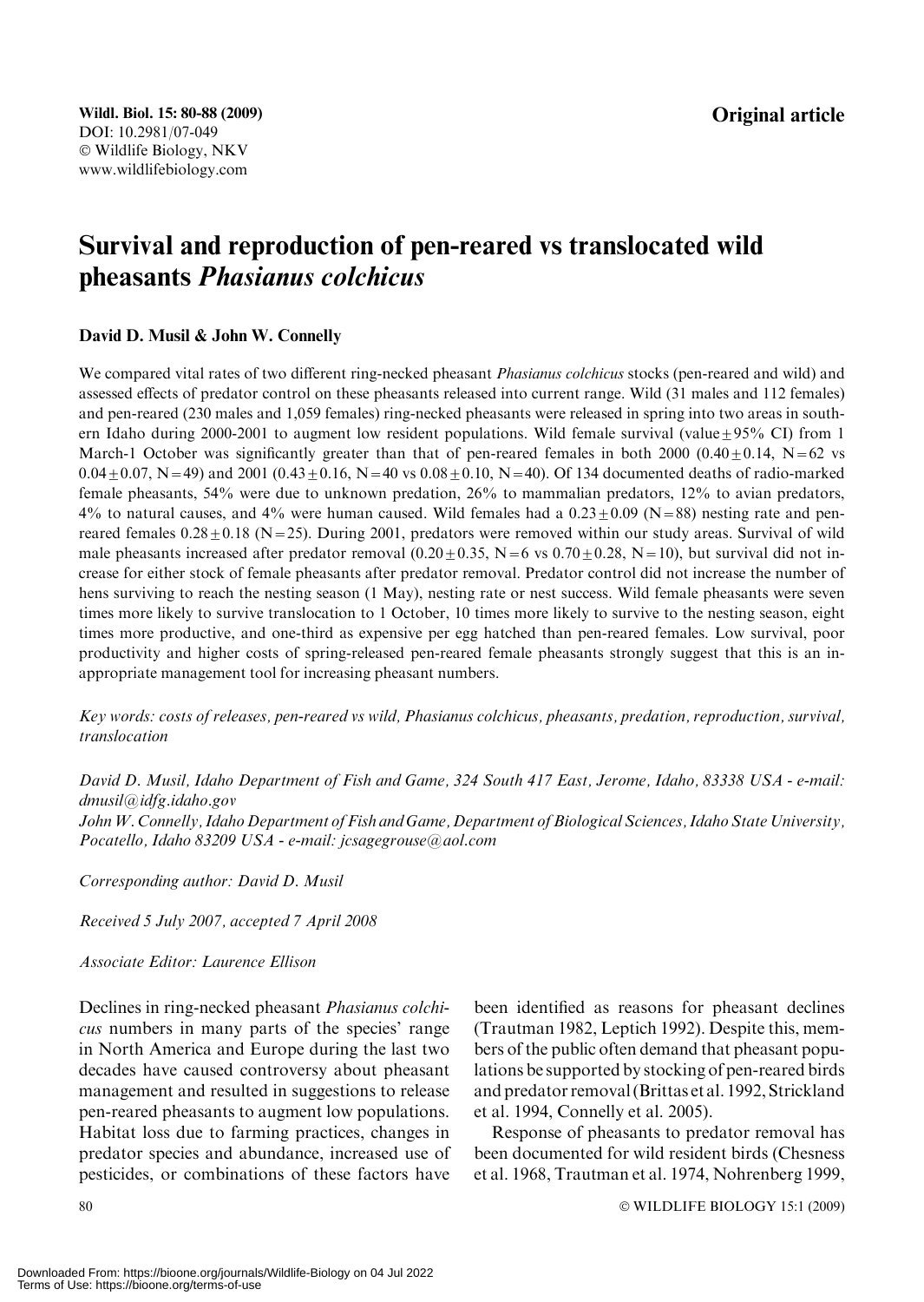Frey et al. 2003), but not while augmenting populations simultaneously with pen-reared and translocated wild pheasants. Release of pen-reared and wild pheasants has been used by several state agencies in attempts to repopulate former pheasant ranges, supplement low populations, start new populations (Trautman 1982), and augment hunting opportunitiesin the fall (Hill & Robertson 1988). Releasing pen-reared stock has not been an effective or efficient method of increasing populations, because these birds are vulnerable to predators (Trautman 1982, Leif 1994) and reproduce poorly (Hill & Robertson 1988). To our knowledge, no investigators have evaluated the combination of translocating wild pheasants and predator removal. Thus, the purpose of our study was to compare vital rates of two different pheasant stocks (pen-reared and wild) and determine the effects of predator control on these pheasants.We hypothesized, based on past literature, that survival and reproduction of wild pheasants wouldbe greater than pen-reared pheasants released into the same habitats. We also predicted that predator control would have no effect on survival of either stock of pheasants.

# Material and methods

#### Study areas

Wild and pen-reared pheasants were released in two study areas (MiniCassia and Jefferson) privately owned in southern Idaho on the Snake River Plain within the range of pheasants in the state (Fig. 1). The study areas are relatively flat (1,260-1,450 m a.s.l.) with an annual precipitation of 20-30 cm. Although the Snake River Plain was originally dominated by sagebrush Artemisia tridentata steppe vegetation, much of the area is now dominated by irrigated agricultural crops. Agricultural crops and habitat types include wheat Triticum aestivum, alfalfa Medicago sativa, sugar beet Beta vulgaris, grass pastures, grass road ditches, isolated patches of shrubland, and narrow riparian zones with trees and berry producing shrubs.

Release areas were chosen by local advisory groups, appointed by state legislators to represent the interests of the local sport-hunting public. Release areas were based on the hunting experience of the advisory groups and, in their opinion, areas currently having adequate habitat but too low pheasant numbers.

 $\odot$  WILDLIFE BIOLOGY 15:1 (2009) 81



Figure 1. Study areas in Idaho where pheasants were released and monitored in 2000-2001. Shading denotes pheasant distributions.

#### Wild pheasant translocation

Wild pheasants were captured in Oregon (Malheur National Wildlife Refuge) with mist nets and walkin baited traps (Nohrenberg 1999) and in California (Sacramento Valley) by night-lighting (Giesen et al. 1982,Wakkinen et al. 1992). During 2001, birds were only captured by night lighting and only in California.

Prior to transport to release sites, we equipped the pheasants with battery-powered 14-g necklace radio transmitters (Riley & Fistler 1992), programmed with 4-hour mortality sensors (Advanced Telemetry Systems, Isanti, MN 55040). Only pheasants weigh $ing$  >700 g were radio-marked to keep transmitters  $\leq$ 2% of body mass (Kenward 1987).

#### Pen-reared pheasant releases

In both years, 10-month-old pen-reared stock was purchased (US \$9.50/bird) from local game farms. During 2000, birds were held overnight, fitted with aluminum bands and radio-collars, nasal blinders removed, and released the next day. During 2001, we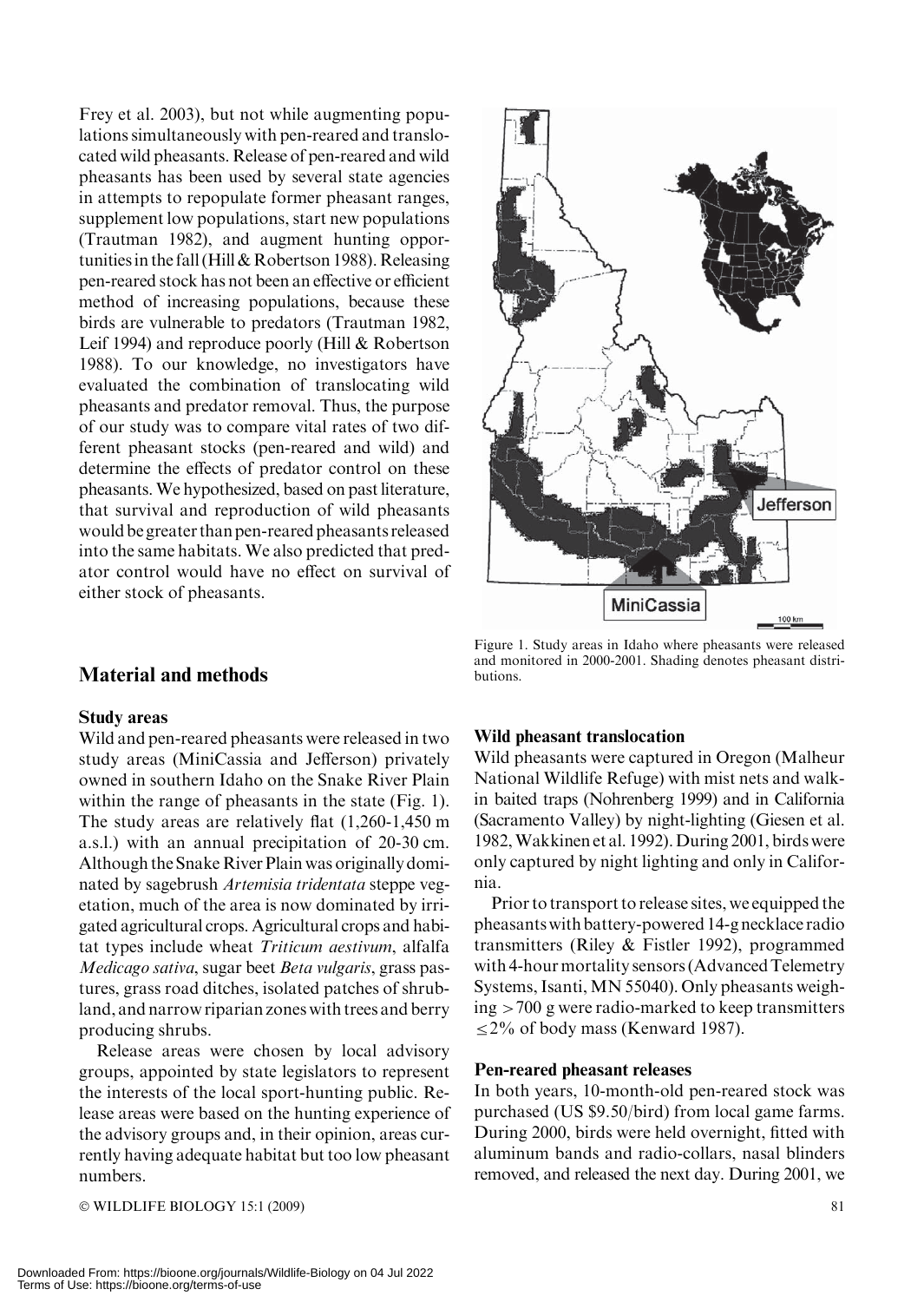radio-marked pheasants three days prior to release allowing them to acclimate to the radiosat the game farm before being released. The same style of radio transmitter was used on pen-reared as on wild pheasants.

#### Telemetry and survival

We monitored radio-marked birds from the ground with 3-element yagi antennas twice per week in 2000 and 3-5 times per week in 2001 from day of release to 1Octobereachyear.Wedeterminedcauseofdeathby characteristics presented by Einarsen (1956). We defined time of death as the mid-point between the first mortality signal and the last live contact. We estimated survival using the Kaplan-Meier staggered entry method (Pollock et al. 1989) with the computer program STAGKAM (Kulowiec 1988). Multiple comparisonsamongsurvivalestimateswereprotected by significant  $\chi^2$  tests with program CONTRAST (Hines & Sauer 1989, Sauer & Williams 1989). Comparisons of body mass were made using the GLM procedure and Tukey's Studentized Range Test (HSD) for multiple comparisons. Overlap of 95% confidence intervals (Fleis 1981) was used to test for differences in the proportions of birds dying over time. All values are presented with 95% confidence intervals (value  $\pm$  95% CI).

# Pheasant production

We recorded number of eggs hatched immediately after termination of the nesting attempt. Additionally, in 2001, we determined clutch size by flushing the female from the nest during the last week of incubation.We considered a nest attempt successful if at least one egg hatched. Brood survival was determined by counting flushed chicks at four and eight weeks post-hatch (Nohrenberg 1999) in 2001. We used overlap of 95% confidence intervals (Fleis 1981) to test differences in proportions of females surviving to the nesting season (1May), nesting rates and nest success. Nesting rate was defined as the proportion of hens attempting to nest of those alive at the beginning of the nesting season.

# Predator control and abundance

After establishing baseline vital rates for translocated pheasant stocks in 2000, losses to predation were deemed unacceptably high and an adaptivemanagement approach was implemented in late March 2001 through July 2001 by contracting two trappers, one for each study area. Trappers were given a list of target species and trapped within a  $4.8\text{-km}$  (72 km<sup>2</sup>) radius of the release sites. Just prior to pheasant releases, trappers concentrated on mammalian predators within 1.6 km of release sites. Padded leg-hold traps (size  $\#1.5, \#3$ ) were provided for trapping near residences to avoid harming domestic pets (Olsen et al. 1988, Onderka et al. 1990, Hubert et al. 1997). Unpadded steel jawed traps, snares and conibear traps (size  $\#120$ ) were used in remote areas. Walk-in circular live traps (Alsager et al. 1972) were used to remove corvids after pheasants were released. No other avian predators were removed.

We informed landowners of the predator control project and trappers were restricted to those granting permission. All captured predators were disposed of according to procedures established by the Idaho Department of Fish and Game. House cats without identification collars were euthanized and collared cats were released. Trappers recorded their time spent trapping, number of trap nights, and number and species of predators trapped for 2-week periods throughout the trapping season (March-July).

In 2001, we used roadside spotlight counts at night and scent station surveys on a 40-km route in each area immediately surrounding the release site to assess predator activity and effectiveness of predator control. Roadside spotlight counts were conducted in June-July and involved driving a vehicle 20 km/ hour while an observer scanned with a 1-million candle power spotlight and binoculars. Scent surveys (Roughton & Sweeny 1982, Travaini et al. 1996, Sargeant et al. 1998) were conducted with 20 stations per study area during the first week of August, after predator removal ceased. Stations were monitored for four evenings of exposure.

# **Results**

# **Translocation**

Wild pheasants were passively released in both years. Padded lids (to avoid scalping) of the transport crates were pulled open simultaneously with a string by concealed observers and birds walked or flushed from the site without disturbance. From 29 February-31 March 2000, 92 wild pheasants (71 females and 21 males) were released within three days of capture (Table 1).On 28March 2001, 51 wild pheasants (41 females and 10 males) were released six days after capture. Wild birds were held in captivity longer in 2001 because results of mandatory blood tests were delayed. All wild birds had to test negative for disease before legally released into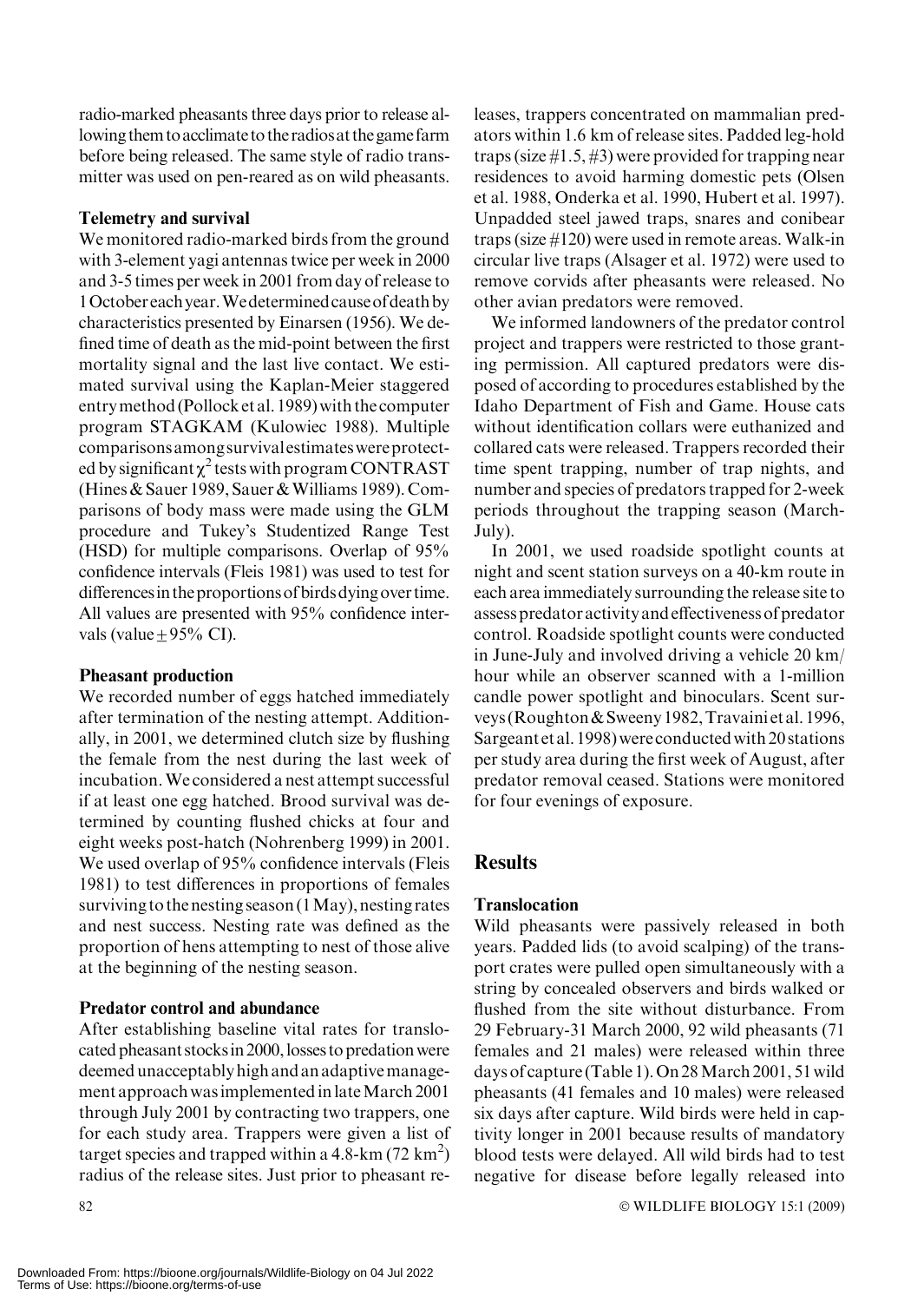| Study area | Year released<br>------------------------------------                              |         |            |         |         |         |            |          |  |
|------------|------------------------------------------------------------------------------------|---------|------------|---------|---------|---------|------------|----------|--|
|            |                                                                                    |         | 2000       |         | 2001    |         |            |          |  |
|            | --------------------------------<br>Wild<br>-------------------------------------- |         | Pen-reared |         | Wild    |         | Pen-reared |          |  |
|            |                                                                                    |         | IV         |         | м       |         |            |          |  |
| Jefferson  | 12(6)                                                                              | 37(33)  | 20(4)      | 19 (24) | 5(5)    | 20(20)  | 100 (5)    | 450 (20) |  |
| MiniCassia | 9 (0)                                                                              | 34(29)  | 10(4)      | 40(25)  | 5(5)    | 21(20)  | 100 (5)    | 450 (20) |  |
| Total      | 21(6)                                                                              | 71 (62) | 30(8)      | 59 (49) | 10 (10) | 41 (40) | 200 (10)   | 900(40)  |  |

Table 1. Number of wild and pen-reared pheasants translocated into Idaho, USA. M=males and  $F =$ females. Number of birds with radio-transmitters are given in parentheses.

Idaho. We radio-marked 74% of wild birds in 2000, and 98% in 2001.

Pen-raised birds were actively released by pouring them out of the transport crates, because they tend to remain in the crates even if opened. On 6-7 April 2000, 159 female and 30 male pen-reared pheasants were released in MiniCassia and Jefferson study areas (see Table 1). On 16 March (MiniCassia) and 30 March (Jefferson) 2001, 900 female and 200 male pheasants were released. We equipped 30% of the pen-reared birds in 2000 with radios, and 5% in 2001.Wild females were significantly lighter than all other birds, with no detectable effect of year on body mass (Table 2). For males, we detected no effect of release stock or year on body mass.

#### Predator control

Because of frozen ground conditions inMiniCassia, predator control could not begin earlier than two days before release of pen-reared birds and 14 days before that of wild birds in 2001. In Jefferson, predator control started 11 days and 9 days before penreared and wild releases, respectively. Trapping in MiniCassia removed 271 black-billed magpie Pica pica, 35 striped skunk Mephitis mephitis, 13 coyote Canas latrans, five mink Mustela vison, two red fox Vulpes fulva, two badger Taxidea taxus, and one feral cat Felis domesticus for 2,358 trap nights costing US \$3,119. In Jefferson, predator trapping re-

Table 2. Mean body mass of pheasants released into Idaho, USA. GLM F statistic=40.0,  $\hat{P} < 0.001$ , multiple comparisons (Tukey's Studentized Range Test) with same letter are similar at 0.05 level of significance.

|              | Year released |           |      |      |           |      |  |  |
|--------------|---------------|-----------|------|------|-----------|------|--|--|
|              |               | 2000      |      | 2001 |           |      |  |  |
| Gender/Stock | Mean          | 95% CI    | N    | Mean | 95% CI    | N    |  |  |
| Females      |               |           |      |      |           |      |  |  |
| Pen-reared   | 1046          | 1011-1081 | 49 a | 1050 | 1008-1092 | 40 a |  |  |
| Wild         | 874           | 847-901   | 57 h | 929  | 905-953   | 40 h |  |  |
| Males        |               |           |      |      |           |      |  |  |
| Pen-reared   | 1238          | 1163-1313 | 8 c  | 1265 | 1181-1349 | 10c  |  |  |
| Wild         | 1145          | 1261-1029 | 13ac | 1258 | 1161-1355 | 20c  |  |  |

 $\odot$  WILDLIFE BIOLOGY 15:1 (2009) 83

moved 189 black-billed magpie, 53 striped skunk, 33 red fox, 11 feral cat, and two coyote for 1,526 trap nights costingUS \$5,441. Predator trapping costUS \$13.87/animal removed and US \$2.20/trap night. Only the contracted labor was included in the estimate, not the cost of traps.

#### Survival

From timeof release to1October,wild femalepheasants had greater 6-month survival than pen-reared females during both years (Table 3). Wild males survived better than pen-reared males in 2001, but notin 2000.Wildmale pheasants had greater overall survival in 2001 than 2000, but there were no differences between years within the same stock and gender for wild females or for pen-reared females and males.

A higher proportion of pen-reared female pheasants died during the first seven days post-release in 2000 than in 2001 (0.59  $\pm$  0.15 vs 0.22  $\pm$  0.14). Moreover, the proportion of females that died during these seven days in 2000 was greater among penreared than wild hens  $(0.06 \pm 0.08)$ . Proportionally more wild female mortalities than pen-reared occurred  $>$  30 days post-release in 2000 (0.88  $\pm$  0.11 vs 0.14 $\pm$ 0.10), but not in 2001 (0.68 $\pm$ 0.19 vs 0.36 $\pm$ 0.16). All pen-reared male mortalities (100%,  $N=$ 

Table 3. Translocated pheasant survival (1 March-1 October) and comparisons for pre- (2000) and post-predator (2001) removal in Idaho, U.S.A.

| Gender/                   | Pen-Reared |              |    | Wild     |               |    |          |
|---------------------------|------------|--------------|----|----------|---------------|----|----------|
| Year                      | Survival   | 95% CI       | N  | Survival | 95% CI        | N  | pa       |
| Females                   |            |              |    |          |               |    |          |
| 2000                      | 0.04       | $0.0 - 0.11$ | 49 | 0.40     | $0.26 - 0.54$ | 62 | < 0.0001 |
| 2001                      | 0.08       | $0.0 - 0.18$ | 40 | 0.43     | $0.27 - 0.59$ | 40 | 0.004    |
| $\mathbf{p}^{\mathrm{b}}$ | 0.5407     |              |    | 0.7901   |               |    |          |
| Males                     |            |              |    |          |               |    |          |
| 2000                      | 0.0        | $0.0 - 0.0$  | 8  | 0.20     | $0.0 - 0.55$  | 6  | 0.2636   |
| 2001                      | 0.0        | $0.0 - 0.0$  | 10 | 0.70     | $0.42 - 0.98$ | 10 | < 0.0001 |
| P <sub>p</sub>            | 1.0        |              |    | 0.03     |               |    |          |

 $a \chi^2$  comparisons between stocks within same year and gender.

 $\frac{b}{x^2}$  comparisons between years within same stock and gender.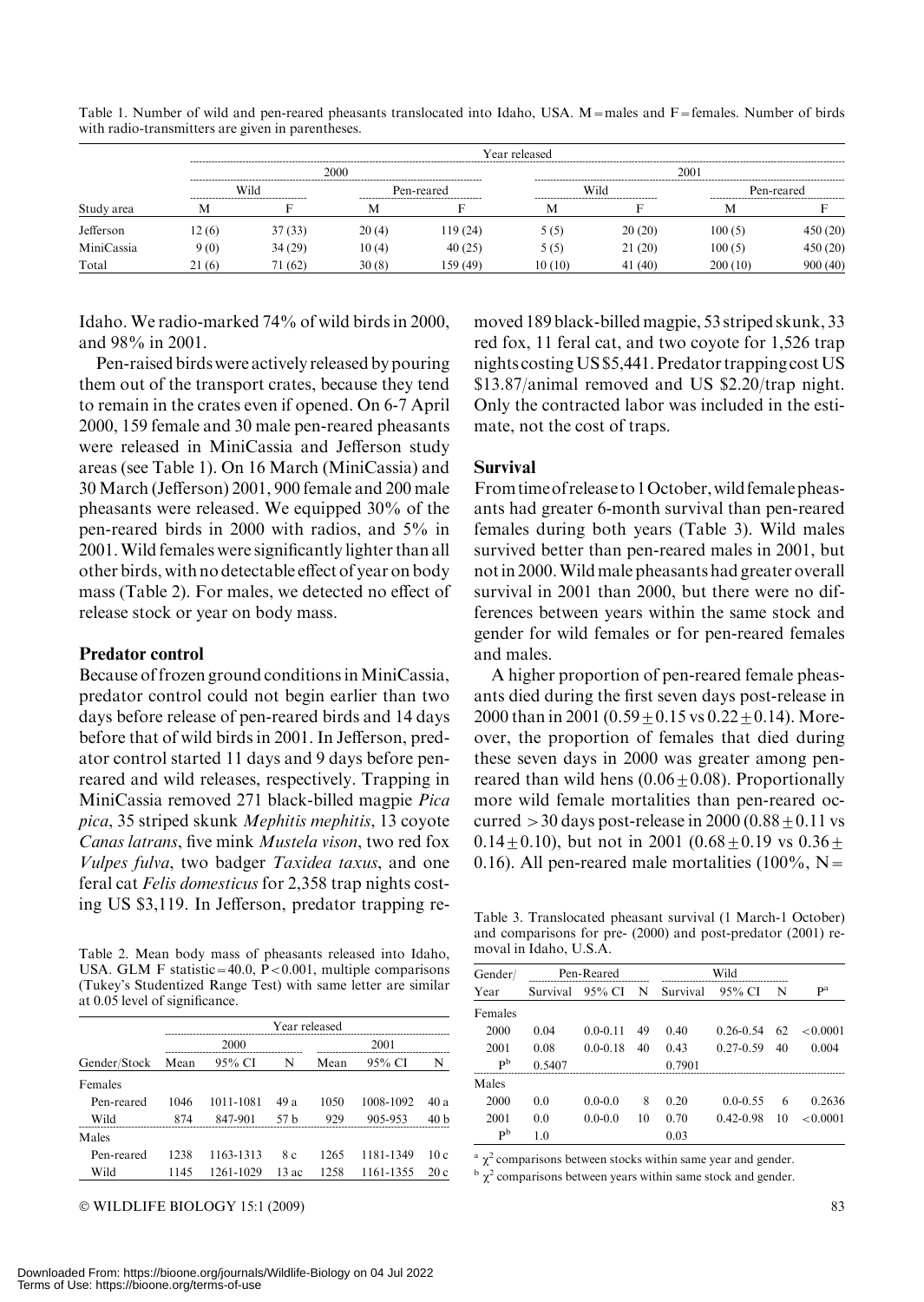

Figure 2. Survivorship functions and causes of mortality by month for wild and pen-reared female pheasants released during 2000 and 2001 in Idaho, USA.

17) occurred within 30 days post-release and most (50-86%) occurred within seven days of release. No other differences for males could be detected due to low sample sizes. Survival of pen-reared females appeared to declinemore rapidly during the first two months post-release for the year prior to predator removal (2000) than after predator removal (2001), but survival approached the same estimate for both years by 1 October (Fig. 2).

Most of the mortality was caused by predation of pen-reared (99%) and wild (82%) released female pheasants (see Fig. 2). Predator-specific mortality could not be determined for the majority (54%) of documented female pheasant deaths, therefore, cause-specific mortality rates were not computed. At least 26% of the mortalities were caused by mammalian predators, 12% by avian predation, 4% from natural causes, and 4% were human caused.

#### **Nesting**

The proportion of radio-marked pen-reared female pheasants surviving to the nesting season (1 May) was not different before predator control  $(0.18 +$ 0.11, N = 49) and after  $(0.40 \pm 0.15, N = 40)$ . Survival to the nesting season for wild females also remained constant with  $0.89 \pm 0.08$  (N = 62) before and  $0.83 \pm$  $0.12$  (N=40) after predator control. Both years combined, more wild females  $(0.86 \pm 0.07, N = 102)$ survived to the nesting season than pen-reared  $(0.28 \pm 0.09, N = 89)$  birds. However, perhaps due to small sample sizes, we could not detect a change in nesting rate or survival to produce chicks for either pen-reared or wild females before and after predator control. For both years combined, nesting rates were similar for pen-reared  $(0.28 \pm 0.09, N=25)$  and wild  $(0.23 \pm 0.09, N=88)$  released pheasants, but, a smaller proportion of pen-reared  $(0.01 + 0.02, N=$ 89) than wild  $(0.10 + 0.06, N = 102)$  radio-marked females survived to produce chicks. We could not detect differences in nest success and average clutch sizes due to small samples sizes of nests (seven for pen-reared and 20 for wild nests for both years combined).

#### Predator abundance

The goal of monitoring predators was to document their presence during the later part of the trapping period and after trapping was concluded. Spotlight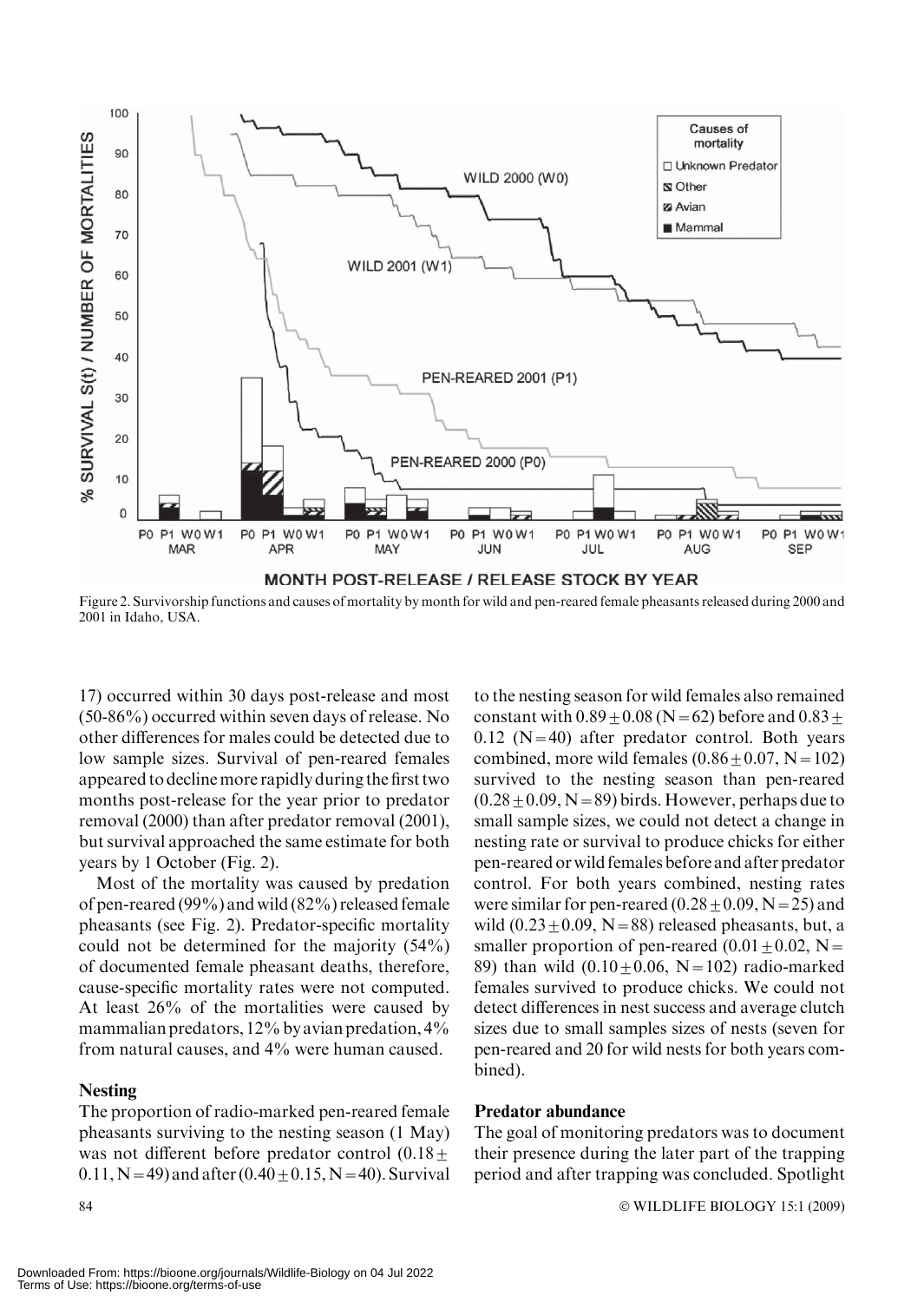countswere conducted during thelast twomonths of predator trapping, June-July, 2001. House cat presence in MiniCassia increased from 0.13/km-0.99/ km during June through July. Detection of striped skunk in Jefferson increased from 0.08/km-0.39/km for the same period. Scent station surveys were conducted within seven days of the end of the trapping season. In MiniCassia, we detected attendance by house cats (0.36 visits/station), domestic dogs Canis familiarus(0.13 visits/station), unknown canids (0.03 visits/station), and striped skunks (0.02 visits/station). Scent station attendance in Jefferson included house cats (0.08 visits/station), coyotes (0.06 visits/station) and red fox (0.01 visits/station). Of all the predators removed in 2001, 11% of the black-billed magpies, 7% of the striped skunks, and 3% of the red fox were removed during the last two weeks of trapping in July. These predator surveys and trapping records clearly indicate that a variety of predators were still relatively abundant throughout the summerin 2001, and continued to cause pheasant mortality (see Fig. 2) despite the implementation of predator control.

#### Pheasant costs

We did not determine cost estimates for wild pheasant trapping in 2000, but in 2001, an estimated US \$53/bird was needed to capture, transport and release wild pheasants (D. Musil, unpubl. data). Penreared pheasants cost US \$9.50/bird to be released. Using production estimates from radio-marked pheasants and the cost of release in spring, it costUS \$170/ pen-reared egg hatched and US \$62/wild egg hatched. Estimates for brood survival were too limited to estimate cost/bird available for the fall harvest.

# **Discussion**

#### Translocation

In Idaho, pen-reared pheasants released into the same habitats as translocated wild pheasants had significantly lower survival. In fact, wild females were seven times more likely to survive from spring to 1 October than pen-reared females. In 2001, we acclimated pen-reared pheasants to radio-collars and reduced transportation time, but did not detect an increase in overall survival. Our study provided similar survival results to those of Leif (1994) for radio-marked pen-reared  $(0.08 \pm 0.05)$  and wild  $(0.55+0.12)$  females released in South Dakota in early April and monitored until October. Similarly,

© WILDLIFE BIOLOGY 15:1 (2009) 85

Anderson (1964) had 0.28 game-farm and 0.52 wild pheasant survival from winter to May, while Wilson et al. (1992) reported 0.26-0.42 survival (February-June) for translocated wild female pheasants. Brittas et al. (1992) also reported significantly higher survival for translocated wild female pheasants (0.74) than pen-reared (0.52) for three months postrelease (May-July).

High mortality commonly occurs immediately after release as birds become acclimated (Hessler et al. 1970, Wilson et al. 1992) and this finding is supported by our data, especially for pen-reared stock. Translocated wild game birds may be more vulnerable to predation immediately after release due to increased movements while searching for adequate habitat (Kurzejeski & Root 1988, Musil et al. 1993). Burger (1964) attributed heavy initial mortality of game-farm stock to 'release shock' rendering pheasants more vulnerable to predation. Pen-reared pheasants may be more susceptible to predation, because they are unfamiliar with wild foods, thus increasing their foraging time and reducing predator avoidance behavior.

Other studies (Giudice & Ratti 2001) have shown average clutch sizes for first attempts of  $>12$  eggs/ nest and later attempts were closer to our average. Mean clutch size for wild pheasants in our study (8.6 eggs/nest) was similar to that reported by Nohrenberg (1999) for resident pheasantsin southern Idaho (8.8 eggs/nest) and may be the normal response to habitat conditions rather than the result of translocation.

Many studies have demonstrated the inability of game-farm stock to augment wild populations. In our study, the production of a successful nest required either 11 wild or 89 pen-reared females pheasants. Similarly, Haensly et al. (1985) found it required seven game-farm females released in spring to produce one rooster in fall while Wilson et al. (1992) suggested a February release of 150 translocated wild female pheasants was needed to have 50 survive to nest. Hill & Robertson (1988) determined that breeding success was 2-5 times greater for wild than hand-reared male pheasants. They also found wild females were four times more productive than hand-reared females and hand-reared females were three times more vulnerable to predation than wild birds during April-August. Hill & Robertson (1988) estimated that wild pheasants produced seven times more 12-week-old chicks than hand-reared females. Although Brittas et al. (1992) found no difference in breeding success betweenwild and pen-reared stock,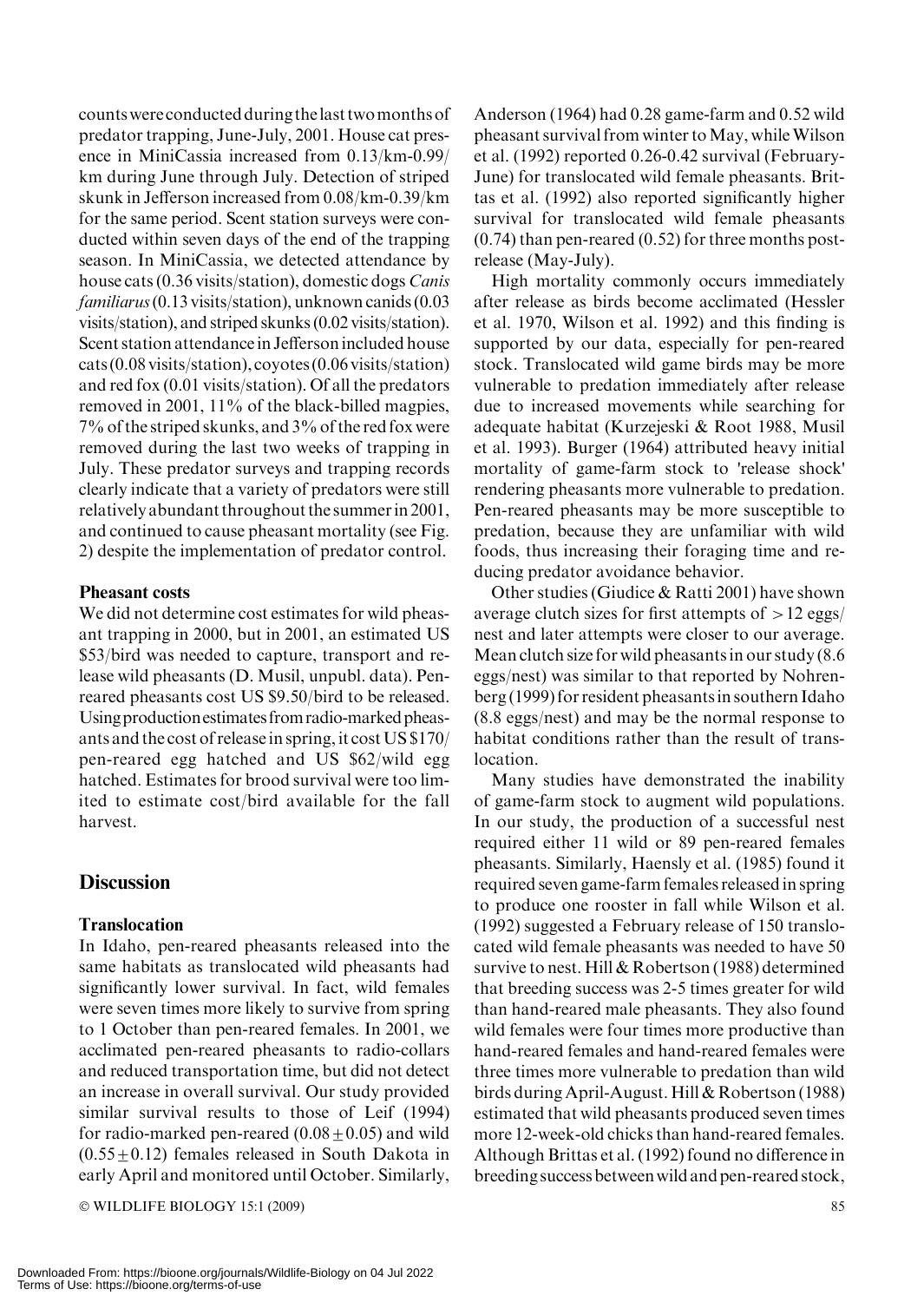they indicated that wild brood size was significantly larger 40 days after hatch than brood size of penreared females. Leif (1994) concluded, ''Releasing pen-reared females in spring to augment wild ringnecked pheasant populations is not a practical management option in South Dakota'' and our results indicate that his conclusion can be applied more broadly than just to South Dakota.

Similar results have been reported for translocation of game-farm birds of other gallinaceous species. Parish & Sotherton (2007) examined the fate of released grey partridge Perdix perdix in Scotland and concluded that birds released in autumn had poor over-winter survival. Hess et al. (2005) demonstrated that pen-reared Attwater's prairie chickens Tympanuchus cupido attwateri had deficiencies in flight endurance and predator avoidance compared to wild greater prairie chickens T. c. pinnatus. Snyder et al. (1996) stated that captive breeding should be considered a last resort for species recovery and not along-term or prophylactic solution to problems. Finally, Svedarsky et al. (2000) recommended that translocations should only be conducted in areas with adequate habitat where problems that caused the original population decline have been corrected.

#### Predator control

We could not detect an increasein overall survival of wild female pheasant transplants as a result of our short-term and small-scale predator removal, but it may have improved survival of wild male pheasants. Predator control appeared to decrease mortality for pen-reared female pheasants early after release, but did not ultimately increase overall survival.

Several studies have measured effects of predator removal onpheasant vital rates.Chesnesset al. (1968) concluded that predator removal, even though it did increase nest success of pheasants, was not economically feasible for increasing pheasant numbers over large agriculturally dominated areas. Similarly, Trautman et al. (1974) found that multi-species predator control substantially increased pheasant numbers, but, intensive control of only foxes showed little effect on pheasants. In contrast, Nohrenberg (1999) could not demonstrate significant increases in pheasant abundance after multi-species predator removal in southern Idaho and his April-July wild female survival  $(0.51 + 0.27$  with predator control vs  $0.34 \pm 0.24$  without) was similar to our wild female survival with  $(0.54 \pm 0.16)$  and without  $(0.54 \pm 0.14)$ predator removal for April-July.

# Management implications

Wildlife managers cannot expect comparable survival and production from pen-reared pheasants relative to wild stock. It is clearly more cost effective to release wild birds to supplement wild populations. In our study, the capture and release of a wild bird costs 5.6 times more than the purchase and release of a pen-reared bird. But the cost of producing a young bird in summer was about three times greater for pen-reared than for wild stock. Wild female pheasants were 8.1 times more productive (hatched nests/female) than pen-reared females. If the intention is strictly to increase hunting opportunity, releasing before the gunis amuchmore efficient and practical use of pen-reared stock. Artificially supplementing game birds for harvest was criticized by Leopold (1933:394), when he said, ''A proper game policy seeks a happymedium between a game supply and that which deteriorates its quality or recreational value'' and''The recreational value of a head of game is inverse to the artificiality of its origin.''

Predator control immediately before translocation appeared to slow the rate of mortality for pen-reared pheasants in our study, but did not increase overall survival for either pen-reared or wild translocated female pheasants. Predators were still relatively common after trapping ended and predation on pheasants still occurred, therefore, predator control was an extra added cost that was not effective in our study. If managers decide to use predator control, they must be committed to the cost of long term removal (Beasom 1974, Duebbert & Kantrud 1974) overlarge areas (Frey et al. 2003), and on multiple species (Chesness et al. 1968, Trautman et al. 1974) to be effective in reducing predator populations. The severity of the predator impacts (Balser et al. 1968), cost-benefit (Jimenez & Conover 2001) and social impacts (Rollins & Carroll 2001) must be determined by managers before predator control is implemented.

Acknowledgements - this project was funded, in part, by the US Fish & Wildlife Service Federal Aid in Wildlife Restoration Project W-160-R-31. We thank all the Idaho Department of Fish & Game (IDFG) personnel that worked on this project including field technicians: B. Atkinson, C. Fiorey, B. Harper, R. Hilton, R. Kolstad, A. Lewis, J. Pappani, J. Stirling and T. Taylor. Dr. M. Drew trained us in proper necropsy techniques. Regional support came from: B. Compton, T. Ferguson, D. Koehler, D. Kemner, J. O'Neill, B. Palmer and R. Smith, as well as from office staff in the Magic Valley and Upper Snake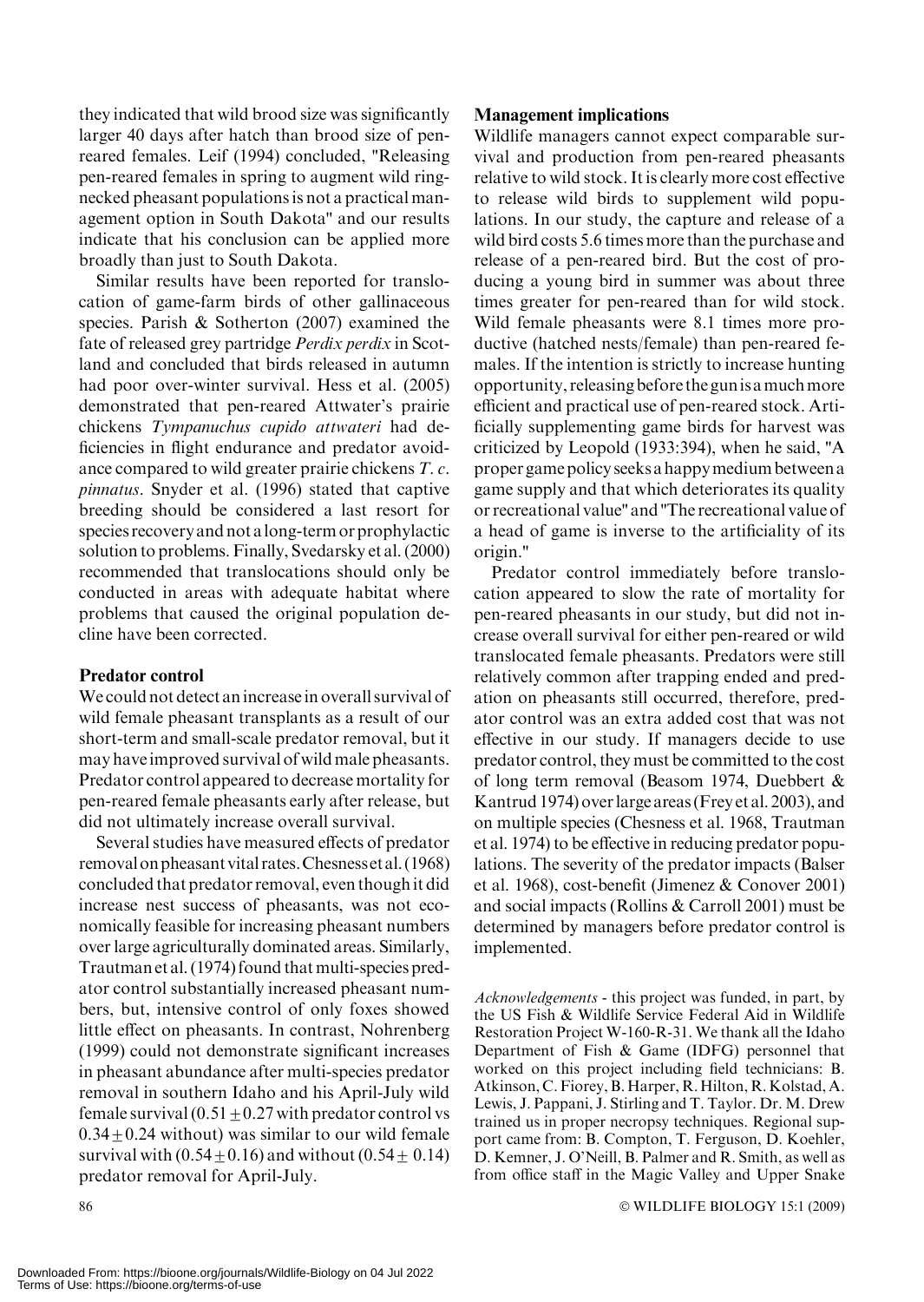Regions. Several IDFG reservists volunteered their time including L. Ames, E. Johnson, R. Runyon, W. Wallace and G. Wright. D. Megargle and S. Gamo assisted with statistical advice. K. Reese and D. Hawley (University of Idaho) provided technical and administrative assistance, respectively. We greatly appreciate the assistance of P. Blake, J. Garcia and K. Jones (and staff at the health laboratory) of California Fish & Game, R. Jones of the Sacramento Regional Wastewater Treatment Plant, University of California at Davis for blood testing, and M. Laws at Malheur National Wildlife Refuge. Many landowners allowed access to their private land and their cooperation is greatly appreciated especially N. Erickson, D. Johnson, J. Skaar and D. Skaar. Several members of local Pheasants Forever chapters served on the advisory boards and assisted with releases including: B. Cameron, B. Caywood, T. Dailey, N. Dansie, D. Scott and G. Snapp inMiniCassia, andD.Adams,R.Hix,K.Hudman,K.Lee andB.Murrayin Jefferson.We greatly appreciate the help and patience of game-farm owners D. Dorris and B. Simpson. Contract trappers M. Olson and J. Reynolds conducted their activities in a professional manner and provided excellent records. Early drafts of the manuscript were greatly improved by reviews from T. Hemker, K. Reese and D. Leptich. The manuscript was also enhanced by three anonymous reviewers and associate editor L. Ellison.

# **References**

- Alsager, D.E., Stenrue, J.B. & Boyles, R.L. 1972: Capturing black-billed magpies with circular live traps. - Journal of Wildlife Management 36: 981-983.
- Anderson, W.L. 1964: Survival and reproduction of pheasants released in southern Illinois. - Journal of Wildlife Management 28: 254-264.
- Balser, D.S., Dill, H.H. & Nelson, H.K. 1968: Effect of predator reduction on waterfowl nesting success. - Journal of Wildlife Management 32: 669-682.
- Beasom, S.L. 1974: Intensive short-term predator removal as a game management tool. - Transactions North American Wildlife and Natural Resources Conference 39: 230-240.
- Brittas, R., Marcström, V., Kenward, R.E. & Karlbom, M. 1992: Survival and breeding success of reared and wild ring-necked pheasants in Sweden. - Journal of Wildlife Management 56: 368-376.
- Burger, G.V. 1964: Survival of ring-necked pheasants released on a Wisconsin shooting preserve. - Journal of Wildlife Management 28: 711-721.
- Chesness, R.A., Nelson, M.M. & Longley, W.H. 1968: The effect of predator removal on pheasant reproductive success. - Journal of Wildlife Management 32: 683-697.
- Connelly, J.W., Gammonley, J.H. & Peek, J.M. 2005: Harvest management. - In: Braun, C.E. (Ed.); Techniques for wildlife investigations and management.

6th edition. The Wildlife Society, Bethesda, Maryland, USA, pp. 658-690.

- Duebbert, H.F. & Kantrud, H.A. 1974: Upland ducknesting related toland use and predator reduction. - Journal of Wildlife Management 38: 257-265.
- Einarsen, A.S. 1956: Determination of some predator species by field signs. - College Press, Oregon State University, USA, 34 pp.
- Fleis, J.L. 1981: Statistical methods for rates and proportions. - John Wiley & Sons. Second Edition, 321 pp.
- Frey, S.N., Majors, S., Conover, M.R., Messmer, T.A. & Mitchell, D.L. 2003: Effect of predator control on ringnecked pheasant populations. - Wildlife Society Bulletin 31: 727-735.
- Giesen, K.M., Schoenberg, T.J. & Braun, C.E. 1982: Methods for trapping sage grouse in Colorado. - Wildlife Society Bulletin 10: 224-231.
- Giudice, J.H. & Ratti, J.T. 2001: Ring-necked pheasant (Phasianus colchicus). - In: Poole, A. & Gill, F. (Eds.); The birds of North America, No. 572, 32 pp.
- Haensly, T.F., Meyers, S.M., Crawford, J.A. & Castillo, W.J. 1985: Treatments affecting post-release survival and productivity of pen-reared ring-necked pheasants. -Wildlife Society Bulletin 13: 521-528.
- Hess, M.F., Silvy, N.J., Griffin, C.P., Lopez, R.R. & Davis, D.S. 2005: Differences in flight characteristics of pen-reared and wild prairie-chickens. - Journal of Wildlife Management 69: 650-654.
- Hessler, E., Tester, J.R., Siniff, D.B. & Nelson, M.M. 1970: A biotelemetry study of survival of pen-reared pheasants released in selected habitats. - Journal of Wildlife Management 34: 267-274.
- Hill, D. & Robertson, P. 1988: Breeding success of wild and hand-reared ring-necked pheasants. - Journal of Wildlife Management 52: 446-450.
- Hines, J.E. & Sauer, J.R. 1989: Program CONTRAST a general program for the analysis of several survival or recovery rate estimates. - Fish and Wildlife Technical Report 24: 1-7.
- Hubert, G.F., Hungerford, L.L. & Bluett, R.D. 1997: Injuries to coyotes captured in modified foothold traps. - Wildlife Society Bulletin 25: 858-863.
- Jimenez, J.E. & Conover, M.R. 2001: Ecological approaches to reduce predation on ground-nesting game birds and their nests. - Wildlife Society Bulletin 29: 62-69.
- Kenward, R. 1987: Wildlife radio tagging equipment, field techniques, and data analysis. - Academic Press, New York, USA, 222 pp.
- Kulowiec, T.G. STAGKAM Kaplan-Meier survivorship analysis program v. 1.0. - Missouri Department Conservation Wildlife Research Section, 1110 S. College Ave., Columbia, Missouri, USA.
- Kurzejeski, E.W. & Root, B.G. 1988: Survival of reintroduced ruffed grouse in north Missouri. - Journal of Wildlife Management 52: 248-252.

 $\odot$  WILDLIFE BIOLOGY 15:1 (2009)  $\qquad \qquad \qquad 87$